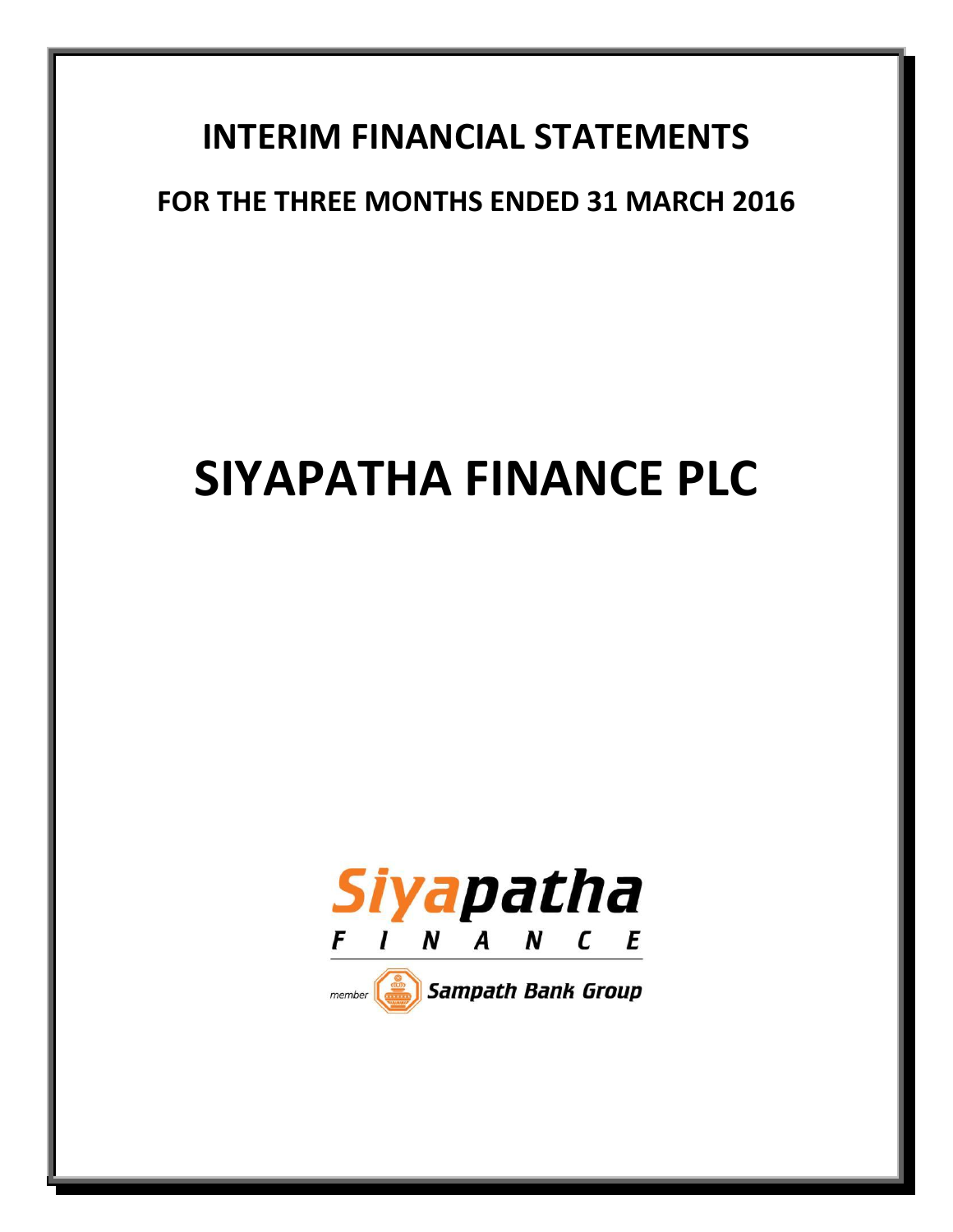## **STATEMENT OF COMPREHENSIVE INCOME**

|                                                             | For the quarter ended |                |        |
|-------------------------------------------------------------|-----------------------|----------------|--------|
|                                                             | 31.03.2016            | 31.03.2015     | Change |
|                                                             | <b>LKR.000</b>        | <b>LKR.000</b> | %      |
|                                                             |                       |                |        |
| <b>Income</b>                                               | 656,559               | 506,134        | 30%    |
| Interest income                                             | 591,934               | 460,251        | 29%    |
| Interest expenses                                           | (295, 574)            | (171,090)      | 73%    |
| Net interest income                                         | 296,360               | 289,160        | 2%     |
| Fee and commission income                                   | 28,222                | 13,678         | 106%   |
| Fee and commission expenses                                 | (754)                 | (1,952)        | $-61%$ |
| Net fee and commission income                               | 27,468                | 11,726         | 134%   |
|                                                             |                       |                |        |
| Net gain/(loss) from trading                                |                       |                |        |
| other operating income                                      | 36,403                | 32,204         | 13%    |
| <b>Total operating income</b>                               | 360,231               | 333,090        | 8%     |
| Impairment (charge)/reversal for loans                      | (16, 883)             | (14, 309)      | 18%    |
| Individual impairment (charge)/reversal                     | (10, 432)             | (4, 488)       | 132%   |
| Collective impairment (charge)/reversal                     | (6, 451)              | (9,820)        | $-34%$ |
| <b>Net operating income</b>                                 | 343,348               | 318,781        | 8%     |
| <b>Operating expenses</b>                                   | (217, 349)            | (152, 488)     | 43%    |
| Personnel expenses                                          | (113, 152)            | (75, 101)      | 51%    |
| Depreciation of property, plant & equipment                 | (8, 493)              | (5,691)        | 49%    |
| Amortization of intangible assets                           | (1,861)               | (1,632)        | 14%    |
| Other operating expenses                                    | (93, 843)             | (70,064)       | 34%    |
| Operating profit before VAT & NBT on financial services     | 125,999               | 166,293        | $-24%$ |
| VAT & NBT on financial services                             | (25, 292)             | (21, 983)      | 15%    |
| <b>Profit before taxation</b>                               | 100,707               | 144,310        | $-30%$ |
| Tax expenses                                                | (32, 570)             | (46, 937)      | $-31%$ |
| <b>Profit after taxation</b>                                | 68,137                | 97,373         | $-30%$ |
| Other comprehensive income/(expenses)                       |                       |                |        |
| Other comprehensive income not to be reclassified to profit |                       |                |        |
| or loss                                                     |                       |                |        |
| Actuarial losses on defined benefit plan                    |                       |                |        |
| Deferred tax effect on actuarial losses                     |                       |                |        |
| Other comprehensive income, net of taxes                    |                       |                |        |
| Total comprehensive income, net of taxes                    | 68,137                | 97,373         | $-30%$ |
| <b>Basic earnings per share-(LKR.)</b>                      | 1.30                  | 1.85           |        |
|                                                             |                       |                |        |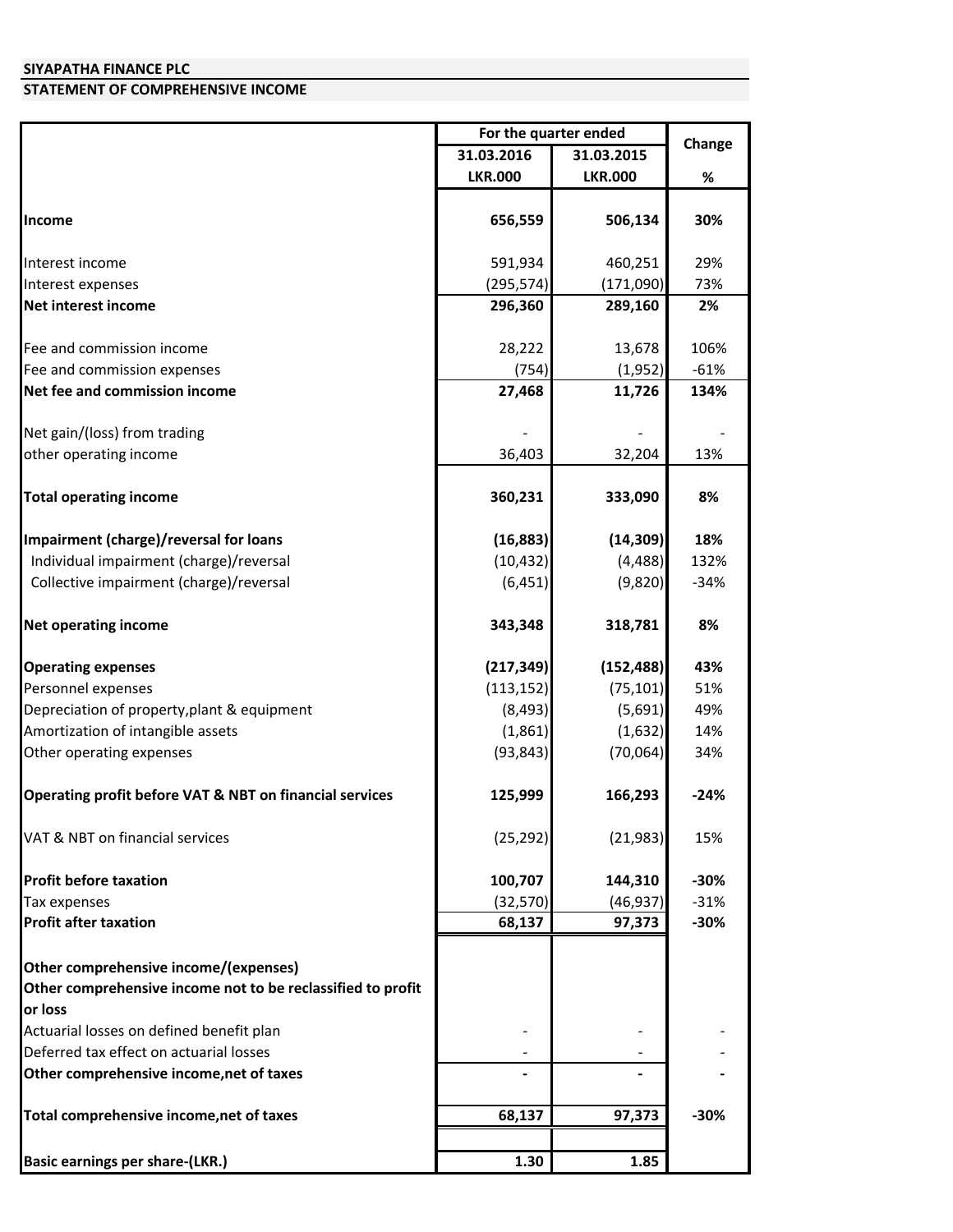#### **STATEMENT OF FINANCIAL POSITION**

|                                                  |                      | <b>Audited</b>       |
|--------------------------------------------------|----------------------|----------------------|
| As at                                            | 31-03-2016           | 31-12-2015           |
|                                                  | <b>LKR'000</b>       | <b>LKR'000</b>       |
| Assets                                           |                      |                      |
| Cash and bank balances                           | 292,290              | 130,070              |
| Securities purchased under repurchase agreements | 776,008              | 601,679              |
| Loans and receivables                            | 15,090,298           | 13,529,244           |
| Financial investments- Available for sale        | 56                   | 56                   |
| Financial investments- Held to maturity          | 4,375                | 4,274                |
| Other assets                                     | 337,444              | 234,417              |
| Intangible assets                                | 13,027               | 14,889               |
| Property, plant and equipment                    | 349,740              | 124,697              |
| <b>Total Assets</b>                              | 16,863,238           | 14,639,326           |
| <b>Liabilities</b>                               |                      |                      |
| Bank overdraft                                   |                      |                      |
| Due to other customers                           | 180,213<br>2,425,482 | 163,583<br>1,233,041 |
| Debt issued and other borrowed funds             | 11,713,188           | 10,925,421           |
| Deferred tax liabilities                         | 108,820              | 102,306              |
| <b>Current tax liabilities</b>                   | 69,165               | 75,663               |
| Retirement benefit obligations                   | 21,657               | 19,259               |
| Other liabilities                                | 665,446              | 508,921              |
| <b>Total Liabilities</b>                         | 15,183,971           | 13,028,194           |
|                                                  |                      |                      |
| <b>Shareholders' Funds</b>                       |                      |                      |
| Stated capital                                   | 525,000              | 525,000              |
| Reserves                                         |                      |                      |
| Statutory reserve fund                           | 73,465               | 70,059               |
| <b>Retained earnings</b>                         | 1,080,802            | 1,016,073            |
| <b>Total Shareholders' Funds</b>                 | 1,679,267            | 1,611,132            |
| Non controlling interest                         |                      |                      |
| <b>Total Equity</b>                              | 1,679,267            | 1,611,132            |
|                                                  |                      |                      |
| <b>Total Liabilities and Shareholders' Funds</b> | 16,863,238           | 14,639,326           |
| Net asset value per share(LKR.)                  | 31.99                | 30.69                |
| Commitments & contingencies                      | 451,512              | 315,071              |

The information contained in these financial statements have been extracted from the unaudited Financial Statements of the Company unless indicated as "Audited".

#### **CERTIFICATION**

We certify that the above Interim Financial Statements are in compliance with the requirements of the Companies Act No: 7 of 2007 and give true and fair view of the state of affairs of Siyapatha Finance PLC as at 31 March 2016 and its profits for the period then ended 31 March 2016.

(Sgd) Group Chief Financial Officer

(Sgd) Managing Director

The Board of Directors is responsible for the preparation and presentation of these Financial Statements. Signed for and on behalf of the Board of Directors by,

(Sgd) Director

(Sgd) Director

26 April 2016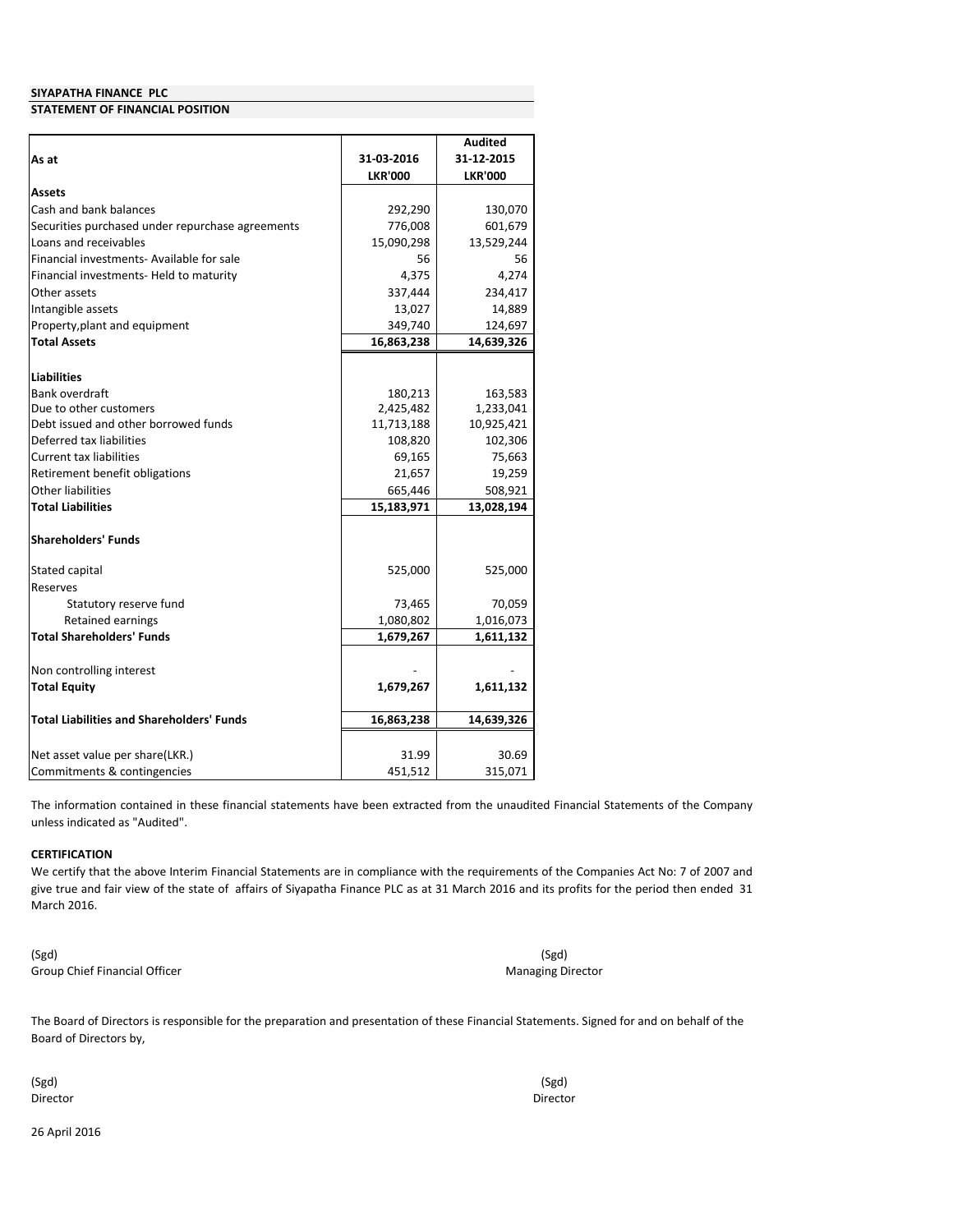#### **STATEMENT OF CHANGES IN EQUITY**

|                                        |               |                  |                 | <b>LKR.000</b> |
|----------------------------------------|---------------|------------------|-----------------|----------------|
|                                        | <b>Stated</b> | <b>Statutory</b> | <b>Retained</b> | <b>Total</b>   |
|                                        | Capital       | <b>Reserve</b>   | <b>Earnings</b> | Shareholders'  |
|                                        |               | <b>Fund</b>      |                 | <b>Funds</b>   |
| For the period ended 31 March 2015     |               |                  |                 |                |
| Balance as at 31 December 2014         | 525,000       | 50,832           | 735,813         | 1,311,644      |
| Dividend declared                      |               |                  |                 |                |
| Net profit for the period              |               |                  | 97,373          | 97,373         |
| Other comprehensive income, net of tax |               |                  |                 |                |
| Transfer to Statutory Reserve Fund     |               | 4,869            | (4,869)         |                |
| Balance as at 31 March 2015            | 525,000       | 55,700           | 828,318         | 1,409,018      |
| For the period ended 31 March 2016     |               |                  |                 |                |
| Balance as at 31 December 2015         | 525,000       | 70,059           | 1,016,073       | 1,611,132      |
| Dividend declared                      |               |                  |                 |                |
| Net profit for the period              |               |                  | 68,137          | 68,137         |
| Other comprehensive income, net of tax |               |                  |                 |                |
| Transfer to Statutory Reserve Fund     |               | 3,406            | (3,406)         |                |
| Balance as at 31 March 2016            | 525,000       | 73,465           | 1,080,802       | 1,679,267      |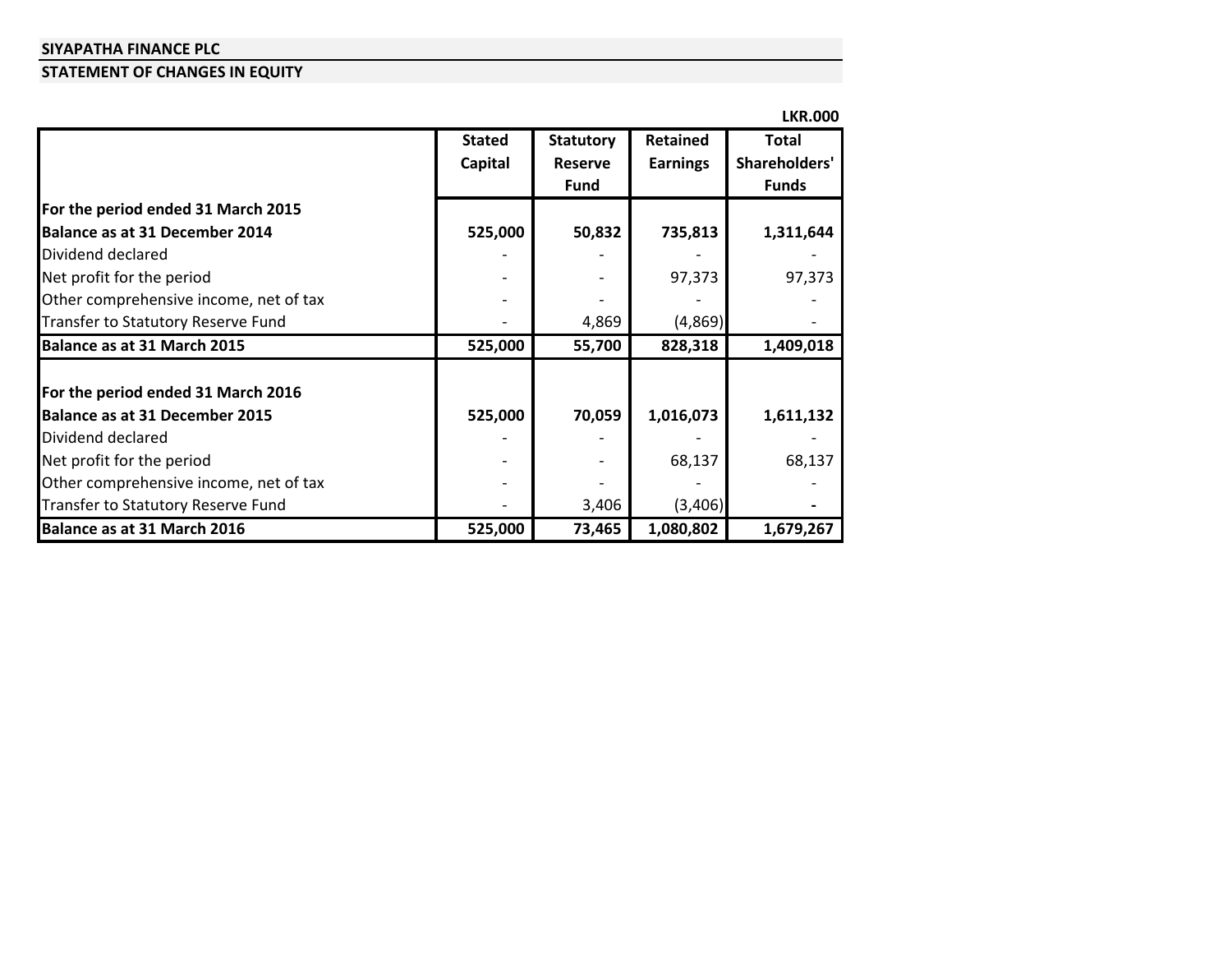#### **STATEMENT OF CASH FLOWS**

| For the period ended 31 March                                      | 2016           | 2015           |
|--------------------------------------------------------------------|----------------|----------------|
|                                                                    | <b>LKR'000</b> | <b>LKR'000</b> |
| Cash flow from operating activities                                |                |                |
| <b>Profit before taxation</b>                                      | 100,707        | 144,310        |
| Interest expenses                                                  | 295,574        | 171,090        |
| Fee and commission expenses                                        | 754            | 1,952          |
| Provision for impairment                                           | 16,883         | 14,309         |
| Provision for /(Reversal of) staff gratuity                        | 2,700          | 1,500          |
| Provision for depreciation                                         | 8,493          | 5,691          |
| Amortization of software                                           | 1,861          | 1,632          |
| Write off of provisions                                            | (14, 775)      |                |
|                                                                    | 311,490        | 196,174        |
| Operating profit before working capital changes                    | 412,195        | 340,484        |
| (Increase)/decrease in Leased receivables                          | (1,412,425)    | (1,341,968)    |
| (Increase)/decrease in Hire purchase receivables                   | 365,226        | 581,498        |
| (Increase)/decrease in Factoring receivables                       | (372,073)      | 29,555         |
| (Increase)/decrease in Pawning receivables                         | 14,775         | (34, 127)      |
| (Increase)/decrease in Gold loan receivables                       | (199, 679)     |                |
| (Increase)/decrease in Gold dream financing                        | (6, 679)       |                |
| (Increase)/decrease in Loan receivables                            | 47,642         | 44,354         |
| (Increase)/decrease in Other assets                                | (102, 976)     | (30, 529)      |
| Increase/(decrease) in Other payables                              | 190,714        | 112,231        |
|                                                                    | (1, 475, 475)  | (638,986)      |
| Cash generated from operations                                     | (1,063,280)    | (298, 502)     |
| Interest paid                                                      | (296, 328)     | (155, 652)     |
| Gratuity paid                                                      | (301)          |                |
| Income tax paid                                                    | (32, 555)      | (13,091)       |
| Net cash inflow/(outflow) from operating activities                | (1, 392, 464)  | (467, 244)     |
| Cash flow from investing activities                                |                |                |
| Investments in government treasury bonds                           | (100)          | (3)            |
| Purchase of property, plant, equipment & intangible assets         | (233, 537)     | (4,706)        |
| Net cash inflow/(outflow) from investing activities                | (233, 637)     | (4,710)        |
| Net cash inflow/(outflow) before financing activities              | (1,626,101)    | (471, 954)     |
| Cash flow from financing activities                                |                |                |
| Net proceeds from long term loans/Securitizations                  | (178, 575)     | 495,984        |
| Net proceeds from short term borrowings                            | 965,003        | 93,961         |
| Net proceeds from term deposits                                    | 1,159,589      | 100            |
| Net cash inflow/(outflow) from financing activities                | 1,946,017      | 590,046        |
| Net increase/(decrease) in cash and cash equivalents               | 319,918        | 118,091        |
| Cash & cash equivalents at the beginning of the period             | 568,166        | 494,419        |
| Cash and cash equivalents at end of the period                     | 888,085        | 612,510        |
| Analysis of the cash and cash equivalents at the end of the period |                |                |
| Securities purchased under repurchase agreements                   | 776,008        | 601,432        |
| Cash and bank balances                                             | 292,290        | 83,850         |
| Bank overdraft                                                     | (180, 213)     | (72, 772)      |
|                                                                    | 888,085        | 612,510        |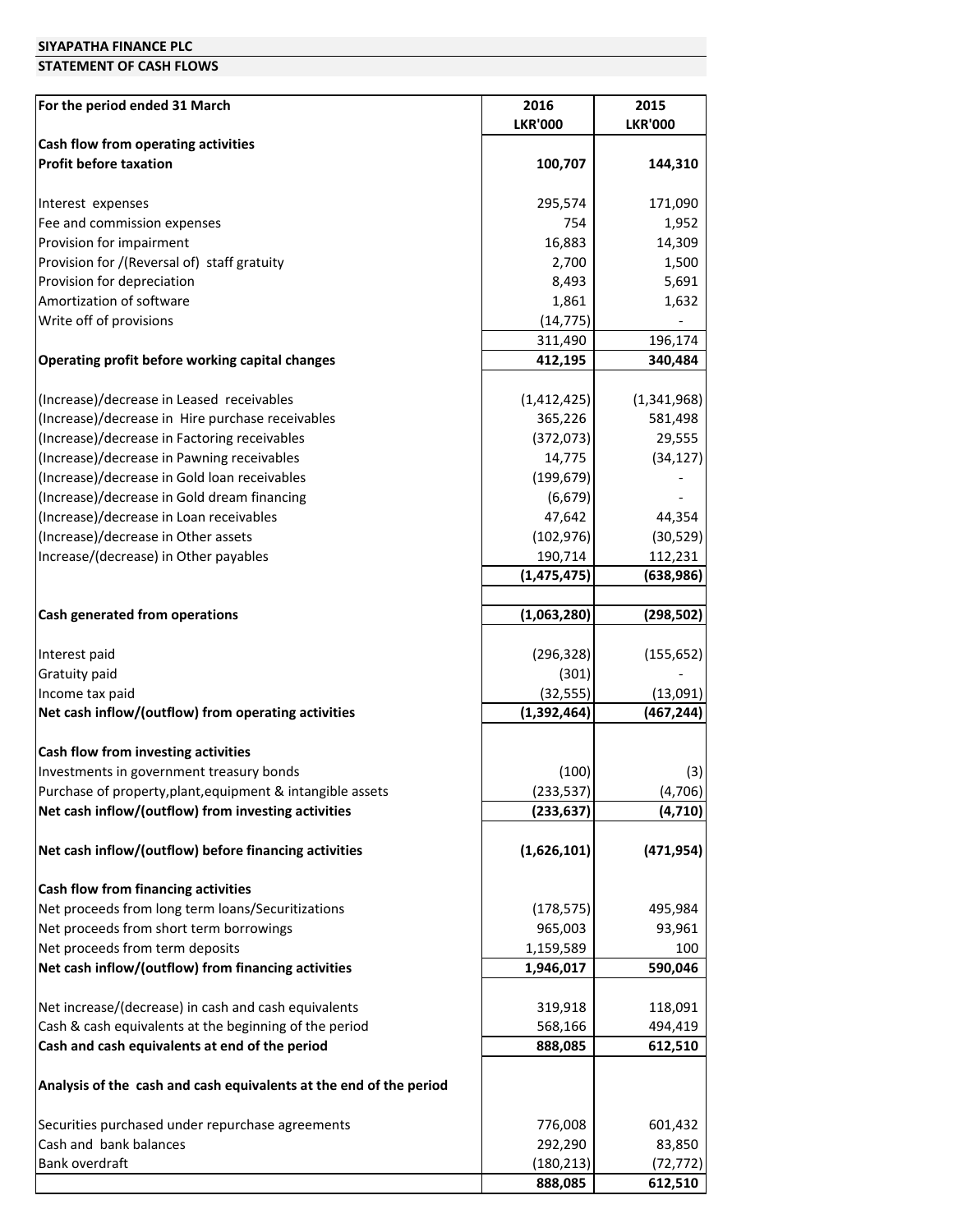#### **SELECTED PERFORMANCE INDICATORS**

| <b>Capital Adequacy</b>                                                                                                                                                                                           | As at<br>31.03.2016                      | As at<br>31.12.2015                      |
|-------------------------------------------------------------------------------------------------------------------------------------------------------------------------------------------------------------------|------------------------------------------|------------------------------------------|
| Core Capital Ratio(Minimum Requirement -5%)                                                                                                                                                                       | 10.86%                                   | 12.20%                                   |
| Total Risk Weighted Capital Ratio (Minimum Requirement-10%)                                                                                                                                                       | 16.25%                                   | 18.26%                                   |
| Capital Funds to Deposit Liabilities Ratio(Minimum Requirement-10%)*                                                                                                                                              | 118.34%                                  | 222.78%                                  |
|                                                                                                                                                                                                                   |                                          |                                          |
| Profitability                                                                                                                                                                                                     |                                          |                                          |
| Return on Average Assets (After Tax)                                                                                                                                                                              | 1.68%                                    | 2.87%                                    |
| Return on Average Shareholders' Funds                                                                                                                                                                             | 16.46%                                   | 25.91%                                   |
| <b>Asset Quality (LKR'000)</b><br><b>Total Accommodation (Gross)</b><br>Non-Performing Accommodation                                                                                                              | 15,337,764<br>394,620                    | 13,775,020<br>304,065                    |
| Net Total Accommodation(Net of Allowance for Impairment Losses)                                                                                                                                                   | 15,090,298                               | 13,529,244                               |
| Liquidity (LKR'000)<br>Required Minimum Amount of Liquid Assets**<br>Required Minimum Amount of Government Securities***<br>Available Amount of Liquid Assets<br><b>Available Amount of Government Securities</b> | 687,792<br>762,830<br>797,050<br>767,659 | 475,478<br>590,992<br>632,165<br>593,429 |

#### **\* Capital Funds to Deposit Liabilities Ratio**

The capital funds to deposit liabilities ratio is computed on the following basis:Capital funds as a percentage of average of month *end deposit liabilities during last three months.*

\*\* |Required minimum amount of liquid assets equals to 10 % of total liabilities less Shareholders' Funds and Secured Borrowings as at *31 March 2016 & 31 December 2015 respectively.*

 $***$   $\vert$  Required minimum amount of government securities equals to 7.5% of the average of month end deposit liabilities and borrowings *of the twelve months of the preceding financial year.*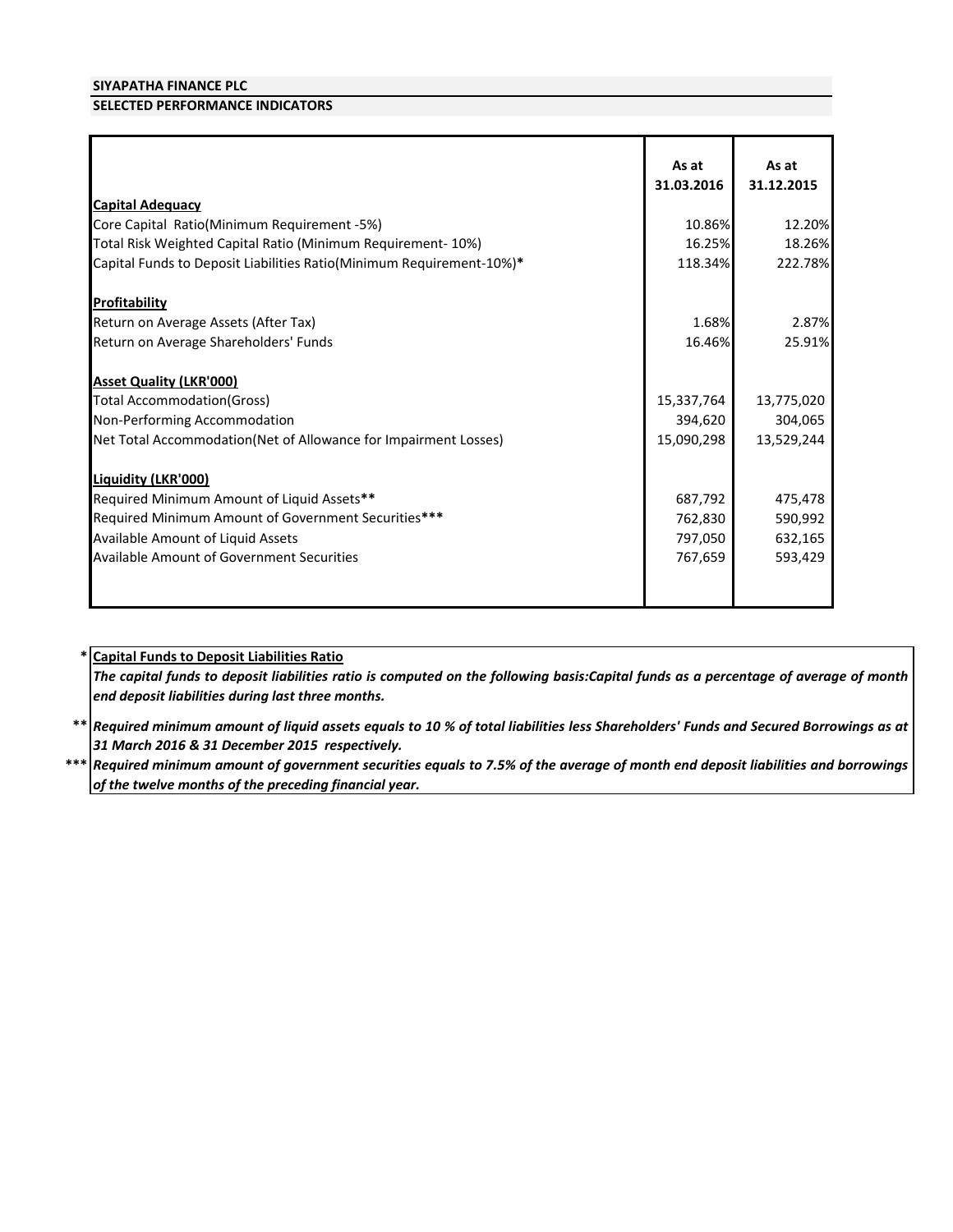# **EXPLANATORY NOTES**

1. The Interim Financial Statements of the Company have been prepared in accordance with Sri Lanka Accounting Standards that came into effect from 01 January 2012.

Further, these Interim Financial Statements have been prepared in compliance with the requirements of Sri Lanka Accounting Standards - LKAS 34 on 'Interim Financial Reporting'.

The accounting policies and methods of computation followed in preparing the above interim financial statements are same as those disclosed in our Audited Financial Statements for the year ended 31 December 2015 and they provide the information as required in terms of Rule 7.4 of the Colombo Stock Exchange.

- 2. There are no material changes during the period in the composition of assets, liabilities, contingent liabilities and use of funds raised through debentures.
- 3. The Interim Financial Statements for the year ended 31 March 2016 are drawn up from unaudited accounts of the company unless indicated as audited.
- 4. The following comparative information for the year 2015 is re-classified as follows to conform to the current year's presentation of Financial Statements.

|                       | <b>Re-classified</b><br><b>LKR.000</b> | As disclosed in<br>2015<br><b>LKR.000</b> | Adjustment<br><b>LKR.000</b> |
|-----------------------|----------------------------------------|-------------------------------------------|------------------------------|
| Individual Impairment | 4.488                                  | 15.834                                    | (11, 346)                    |
| Collective Impairment | 9,820                                  | (1,525)                                   | 11.346                       |

**4.1 Statement of Comprehensive Income**

**4.1.1** Losses on sale of repossessed vehicles amounting to LKR.11.35 Million which was previously classified under "Individual impairment charges" have been re-classified under "Collective impairment charges".

- 5. There have been no material events subsequent to the reporting date, which require adjustments to or disclosures in the interim financial statements other than those disclosed in Note 08 & Note 09 below.
- 6. The Board of Directors of the Company has recommended a dividend of LKR.1.10 per ordinary share 6.be paid for the financial year ended 31 December 2015. Accordingly, a dividend of LKR.57.75 Million (LKR. 1.10 per share on 52.5 Million shares) is proposed. This dividend is to be paid in the form of scrip dividend. Further, this dividend is to be approved by the shareholders at the Annual General Meeting.
- 7. The Company has acquired a plot of land for the proposed Head Office of the Company for a total value of LKR. 195.27 Million with the approval of Board of Directors of the Company.
- 8. Mr.K.M.Saman Priyantha Herath was appointed as the Managing Director of Siyapatha Finance PLC with effect from 05 April 2016.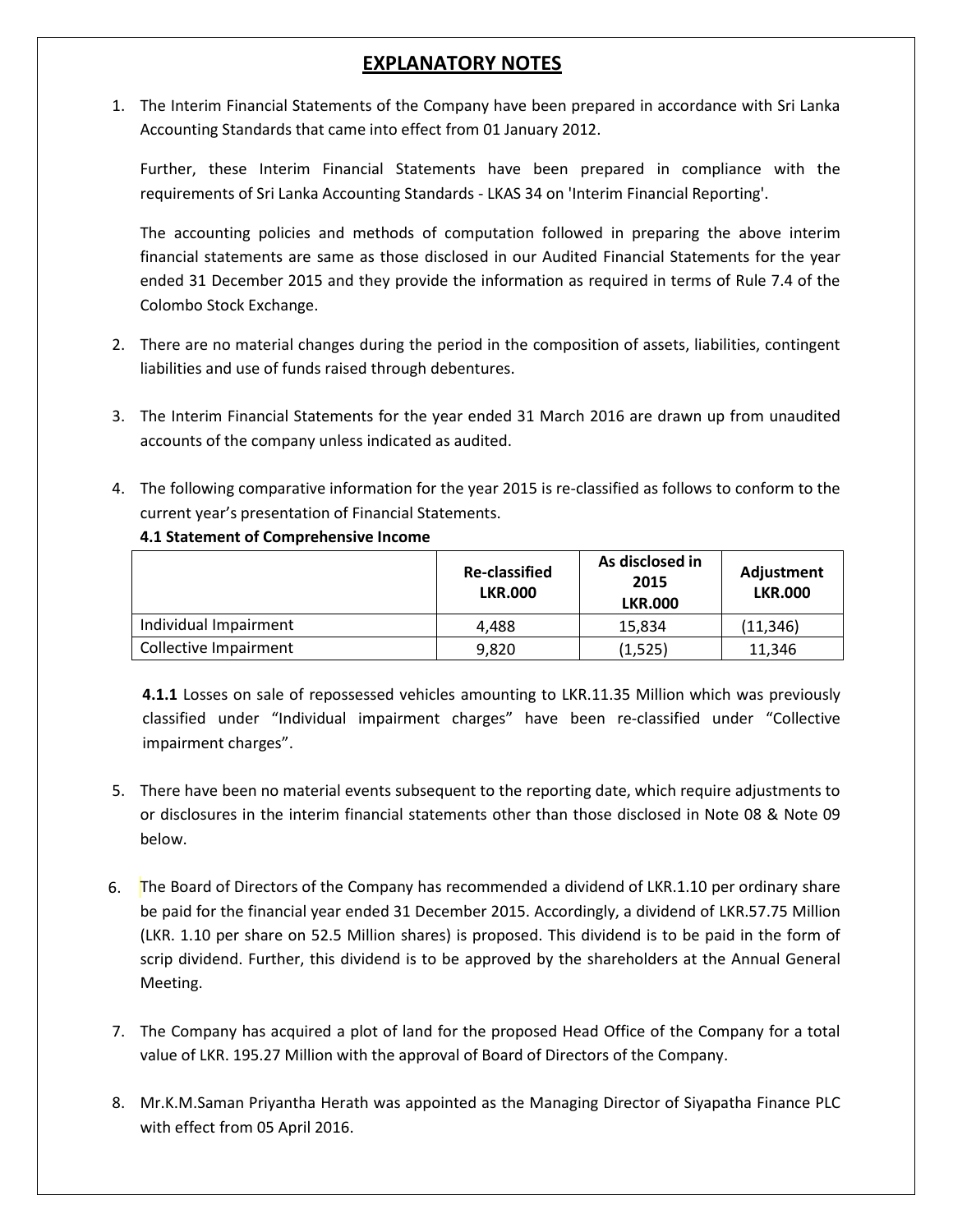9. Mr.A.Roshan Nanayakkara has rendered his resignation from the position of Chief Executive Officer of Siyapatha Finance PLC with effect from 30 April 2016.

# **INFORMATION ON SHARES**

Stated Capital as at 31 March 2016 was represented by the number of shares in issue as given below.

|                        | As at 31 March 2016 |               | As at 31 March 2015 |               |
|------------------------|---------------------|---------------|---------------------|---------------|
|                        | <b>Number</b>       | LKR.          | <b>Number</b>       | LKR.          |
| <b>Ordinary Shares</b> | 52,500,000          | 525,000,000/- | 52,500,000          | 525,000,000/- |
| <b>Total</b>           | 52,500,000          | 525,000,000/- | 52,500,000          | 525,000,000/- |

# **SHAREHOLDER INFORMATION**

#### **Shareholders' list as at 31 March 2016**

|       | <b>Name</b>              | <b>No: of Shares</b> | ℅       |
|-------|--------------------------|----------------------|---------|
| (01). | Sampath Bank PLC         | 52,499,993           | 100.00% |
| (02). | Mr. M.A.Abeynaike        | 01                   | 0.00%   |
| (03). | Mr. S.G. Wijesinha       | 01                   | 0.00%   |
| (04). | Dr.H.S.D.Soysa           | 01                   | 0.00%   |
| (05). | Mr. W.M.P.L. De Alwis    | 01                   | 0.00%   |
| (06). | Mr. M.Y.A.Perera         | 01                   | 0.00%   |
| (07). | Mr. Ranjith Samaranayake | 01                   | 0.00%   |
| (08). | Mr.S. Sudarshan          | 01                   | 0.00%   |
|       |                          | 52,500,000           | 100.00% |

#### **Public Holdings**

The percentage of ordinary shares held by the public as at 31 March 2016 was 0%.

#### **Directors'/ CEO's Holding in Shares as at 31 March 2016**

| <b>Name</b>              | <b>Position</b> | <b>No: of Shares</b> |
|--------------------------|-----------------|----------------------|
| Mr. M.A.Abeynaike        | Director        | 01                   |
| Mr. S.G. Wijesinha       | Director        | 01                   |
| Dr.H.S.D.Soysa           | Director        | 01                   |
| Mr. W.M.P.L. De Alwis    | Director        | 01                   |
| Mr. M.Y.A. Perera        | Director        | 01                   |
| Mr. Ranjith Samaranayake | Director        | በ1                   |